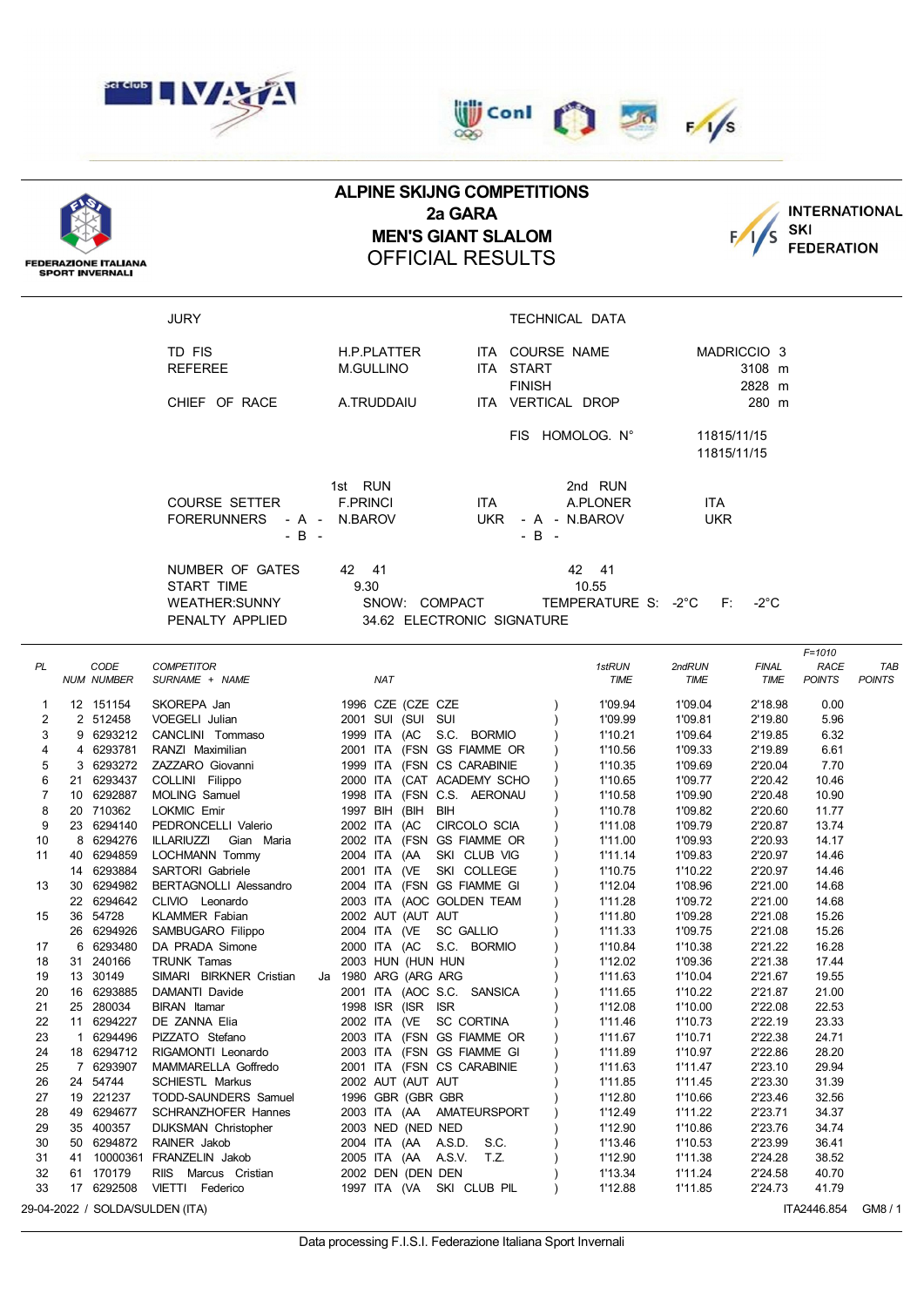| PL       | CODE<br><b>NUM NUMBER</b> | <b>COMPETITOR</b><br>SURNAME + NAME                                |                   | NAT                                    |                                                       | 1stRUN<br>TIME     | 2ndRUN<br>TIME     | <b>FINAL</b><br><b>TIME</b> | $F = 1010$<br>RACE<br><b>POINTS</b> | <b>TAE</b><br><b>POINTS</b> |
|----------|---------------------------|--------------------------------------------------------------------|-------------------|----------------------------------------|-------------------------------------------------------|--------------------|--------------------|-----------------------------|-------------------------------------|-----------------------------|
| 34       | 52 512553                 | SCHLAEPPI Sebastian                                                |                   | 2003 SUI (SUI SUI                      |                                                       | 1'13.40            | 1'11.99            | 2'25.39                     | 46.58                               |                             |
| 35       | 37 6294938                | PLUNGER Jan                                                        |                   | 2004 ITA (AA                           | SEISER ALM S                                          | 1'13.34            | 1'12.12            | 2'25.46                     | 47.09                               |                             |
| 36       | 71 512694                 | <b>MANSER Sandro</b>                                               |                   | 2005 SUI (SUI SUI                      |                                                       | 1'13.74            | 1'11.94            | 2'25.68                     | 48.69                               |                             |
| 37       | 55 6294937                | OLCESE Tommaso                                                     |                   | 2004 ITA (TN                           | U.S. MONTI P                                          | 1'13.92            | 1'12.09            | 2'26.01                     | 51.09                               |                             |
| 38       | 57 6294726                | <b>VILLGRATTER Denis</b>                                           |                   | 2003 ITA (AA                           | S.S.V. PICHL                                          | 1'13.93            | 1'12.21            | 2'26.14                     | 52.03                               |                             |
| 40       | 43 6294136<br>73 203237   | RASOM Daniele<br><b>KUHN Levin</b>                                 |                   | 2005 GER (GER GER                      | 2002 ITA (TN SKI TEAM FAS                             | 1'14.08<br>1'14.04 | 1'12.06<br>1'12.18 | 2'26.14<br>2'26.22          | 52.03<br>52.61                      |                             |
| 41       |                           | 66 10000336 HALLER Moritz                                          |                   |                                        | 2005 ITA (AA A.S.D. S.C.                              | 1'14.24            | 1'12.05            | 2'26.29                     | 53.12                               |                             |
| 42       | 51                        | 10000341 LEONE Marco                                               |                   |                                        | 2005 ITA (AOC GOLDEN TEAM                             | 1'13.90            | 1'12.52            | 2'26.42                     | 54.07                               |                             |
| 43       | 46 512029                 | NIEMEYER Nicola                                                    |                   | 1994 SUI (SUI SUI                      |                                                       | 1'14.19            | 1'12.25            | 2'26.44                     | 54.21                               |                             |
| 44       |                           | 59 10000022 SANDINI Enea                                           |                   | 2004 ITA (AA                           | BZ SKI ACADE                                          | 1'14.74            | 1'11.84            | 2'26.58                     | 55.23                               |                             |
| 45       | 32 6294598                | PIXNER Daniel                                                      |                   |                                        | 2003 ITA (AA RG WIPPTAL                               | 1'13.88            | 1'12.80            | 2'26.68                     | 55.96                               |                             |
| 46       | 58 54854                  | JAGERSBERGER Sebastian                                             |                   | 2004 AUT (AUT AUT                      |                                                       | 1'14.29            | 1'12.50            | 2'26.79                     | 56.76                               |                             |
| 47       | 68 54838                  | <b>HEBRANK Tobias</b>                                              |                   | 2004 AUT (AUT AUT                      |                                                       | 1'14.36            | 1'12.72            | 2'27.08                     | 58.86                               |                             |
| 48       |                           | 48 10000344 SIEDER Lukas                                           |                   | 2005 ITA (AA                           | RG WIPPTAL                                            | 1'13.64            | 1'13.48            | 2'27.12                     | 59.16                               |                             |
| 49       | 60 512379<br>44 151451    | <b>CHRISTEN Mike</b>                                               |                   | 1999 SUI (SUI SUI<br>2004 CZE (CZE CZE |                                                       | 1'14.79            | 1'12.69            | 2'27.48<br>2'27.78          | 61.77                               |                             |
| 50<br>51 | 70 6294563                | KLIMA Oskar<br>ZOEGGELER Alexander                                 |                   | 2003 ITA (AA A.S.V.                    | <b>PRAD</b>                                           | 1'14.79<br>1'14.84 | 1'12.99<br>1'13.06 | 2'27.90                     | 63.95<br>64.82                      |                             |
| 52       | 78 512661                 | MARCHESE Flavio                                                    |                   | 2005 SUI (SUI SUI                      |                                                       | 1'15.22            | 1'13.39            | 2'28.61                     | 69.98                               |                             |
| 53       | 53 6294862                | <b>VERRA Nicola</b>                                                |                   | 2004 ITA (AA A.S.V.                    | PRAD                                                  | 1'15.30            | 1'13.34            | 2'28.64                     | 70.20                               |                             |
| 54       |                           | 74 10000342 MULA Lorenzo                                           |                   |                                        | 2005 ITA (AOC GOLDEN TEAM                             | 1'15.26            | 1'13.54            | 2'28.80                     | 71.36                               |                             |
| 55       | 56                        | 10000520 GUERINONI Francesco                                       |                   | 2005 ITA (AC                           | SKI TEAM PRO                                          | 1'15.68            | 1'13.13            | 2'28.81                     | 71.44                               |                             |
| 56       | 79 512705                 | <b>FUCHS Silvan</b>                                                |                   | 2005 SUI (SUI SUI                      |                                                       | 1'15.58            | 1'13.82            | 2'29.40                     | 75.72                               |                             |
| 57       | 81                        | 10000296 POZZA Tiziano                                             |                   |                                        | 2005 ITA (VE SKI COLLEGE                              | 1'15.69            | 1'13.72            | 2'29.41                     | 75.80                               |                             |
| 58       | 64 6294957                | DEL TORRE Mattia Mario                                             |                   |                                        | 2004 ITA (FVG A.S.D. CIMEN                            | 1'15.46            | 1'14.03            | 2'29.49                     | 76.38                               |                             |
| 59       | 83 54769                  | <b>RIEDLSPERGER Elias</b>                                          |                   | 2003 AUT (AUT AUT                      |                                                       | 1'17.04            | 1'12.55            | 2'29.59                     | 77.11                               |                             |
| 60       | 63 6294976                | PETTINI Nicolo                                                     |                   |                                        | 2004 ITA (VE SKI COLLEGE                              | 1'16.10            | 1'14.08            | 2'30.18                     | 81.39                               |                             |
| 61       |                           | 82 10000340 BOSIO Tommaso                                          |                   |                                        | 2005 ITA (AOC GOLDEN TEAM                             | 1'15.78            | 1'14.62            | 2'30.40                     | 82.99                               |                             |
| 62<br>63 | 75 690794<br>69 6294945   | TSYBELENKO Roman<br>MEOZZI Giacomo                                 |                   | 2004 ITA (VE SC 18                     | 2004 UKR (UKR UKRAINE                                 | 1'16.12<br>1'16.28 | 1'14.51<br>1'14.88 | 2'30.63<br>2'31.16          | 84.66<br>88.51                      |                             |
| 64       | 45 6294979                | PISCANEC Alessandro                                                |                   |                                        | 2004 ITA (VE SKI COLLEGE                              | 1'15.93            | 1'15.48            | 2'31.41                     | 90.33                               |                             |
| 65       |                           | 77 10000322 HEUFLER Patrick                                        |                   |                                        | 2005 ITA (AA SEISER ALM S                             | 1'17.31            | 1'14.12            | 2'31.43                     | 90.48                               |                             |
| 66       |                           | 84 10000488 D APICE Kilian                                         |                   | 2005 ITA (AA                           | RG WIPPTAL                                            | 1'16.69            | 1'14.97            | 2'31.66                     | 92.15                               |                             |
| 67       |                           | 76 10000279 GILLIO Daniel                                          |                   |                                        | 2005 ITA (VA S.C. CRAMMON                             | 1'17.43            | 1'15.13            | 2'32.56                     | 98.69                               |                             |
| 68       | 88                        | 10000324 MARMSOLER Matthias                                        |                   | 2005 ITA (AA                           | SEISER ALM S                                          | 1'17.70            | 1'15.21            | 2'32.91                     | 101.23                              |                             |
| 69       | 85 512699                 | <b>HEINZMANN Carlo</b>                                             |                   | 2005 SUI (SUI SUI                      |                                                       | 1'17.83            | 1'15.88            | 2'33.71                     | 107.05                              |                             |
| 70       | 87 120172                 | <b>MENG Qingze</b>                                                 |                   | 2001 CHN (CHN CHN                      |                                                       | 1'18.31            | 1'15.55            | 2'33.86                     | 108.14                              |                             |
| 71       |                           | 80 10000480 MOTTINI Alex                                           |                   |                                        | 2005 ITA (AA BZ SKI ACADE                             | 1'18.90            | 1'15.42            | 2'34.32                     | 111.48                              |                             |
| 72       | 89 80084                  | CAPUTI Lorenzo                                                     |                   | 2005 BRA (BRA BRA                      |                                                       | 1'25.81            | 1'20.21            | 2'46.02                     | 196.51                              |                             |
|          |                           | DID NOT START 1st RUN                                              |                   | 9                                      |                                                       |                    |                    |                             |                                     |                             |
|          | 6294163<br>5              | BINI<br>Thomas<br>Lorenzo                                          |                   |                                        | 2002 ITA (FSN CS CARABINIE                            |                    |                    |                             |                                     |                             |
|          |                           | 15 6294515 ZUCCHINI Francesco Riccard                              |                   |                                        | 2003 ITA (AA A.S.V. PRAD                              |                    |                    |                             |                                     |                             |
|          | 28 54584                  | MAIR Pascal                                                        |                   | 2000 AUT (AUT AUT                      |                                                       |                    |                    |                             |                                     |                             |
|          | 33 512389                 | <b>HERRMANN Luc</b>                                                |                   | 2000 SUI (SUI SUI                      |                                                       |                    |                    |                             |                                     |                             |
|          |                           | 34 10000282 GEROSA Lorenzo<br>62 10000287 SCAGNOL Tommaso          |                   |                                        | 2005 ITA (AC S.C. RADICI<br>2005 ITA (TN SKI TEAM FAS |                    |                    |                             |                                     |                             |
|          |                           | 67 6294871 PALLA Raphael                                           |                   |                                        |                                                       |                    |                    |                             |                                     |                             |
|          | 72 202943                 | SCHMIDT Tobias                                                     |                   |                                        | 2004 ITA (AA SPORTCLUB ME<br>1999 GER (GER GER        |                    |                    |                             |                                     |                             |
|          |                           | 86 10000622 STADLER Aaron                                          |                   |                                        | 2005 ITA (AA ASV VILLNOES                             |                    |                    |                             |                                     |                             |
|          |                           | DID NOT FINISH 1st RUN                                             |                   | 2                                      |                                                       |                    |                    |                             |                                     |                             |
|          |                           | 54 10000337 PRINCI Davide                                          |                   |                                        | 2005 ITA (FVG SCI C.A.I. M                            |                    |                    |                             |                                     |                             |
|          |                           | 65 6301656 KOBAYASHI Yuita                                         | 2004 JPN (JPN JPN |                                        |                                                       | $\lambda$          |                    |                             |                                     |                             |
|          |                           | <b>DISQUALIFIED</b>                                                | 1st RUN           | 0                                      |                                                       |                    |                    |                             |                                     |                             |
|          |                           | DID NOT START 2nd RUN                                              |                   | 2                                      |                                                       |                    |                    |                             |                                     |                             |
|          |                           | 39 6294920 VOTTERO Matteo                                          |                   |                                        | 2004 ITA (AOC S.C. SANSICA                            |                    |                    |                             |                                     |                             |
|          |                           | 47 6294507 VINCENZI Lorenzo  2003 ITA (CAT 2000 SKI CLU            |                   |                                        |                                                       | $\lambda$          |                    |                             |                                     |                             |
|          |                           | DID NOT FINISH 2nd RUN                                             |                   | 4                                      |                                                       |                    |                    |                             |                                     |                             |
|          |                           | 27 6293313 LOCHMANN Simon                                          |                   |                                        | 1999 ITA (AA SKI CLUB VIG                             |                    |                    |                             |                                     |                             |
|          |                           | 29 6293967 DALLA LIBERA Thomas                                     |                   |                                        | 2001 ITA (VE SC 18<br>2003 ITA (VE SKI COLLEGE        |                    |                    |                             |                                     |                             |
|          |                           | 38 6294678 POSER Riccardo<br>42 10000284 ZUCCHINI Enrico Valentino |                   |                                        | 2005 ITA (AA AMATEURSKICL                             |                    |                    |                             |                                     |                             |
|          |                           |                                                                    |                   |                                        |                                                       |                    |                    |                             |                                     |                             |
|          |                           |                                                                    |                   |                                        |                                                       |                    |                    |                             |                                     |                             |

29-04-2022 / SOLDA/SULDEN (ITA) ITA2446.854 GM8 / 2